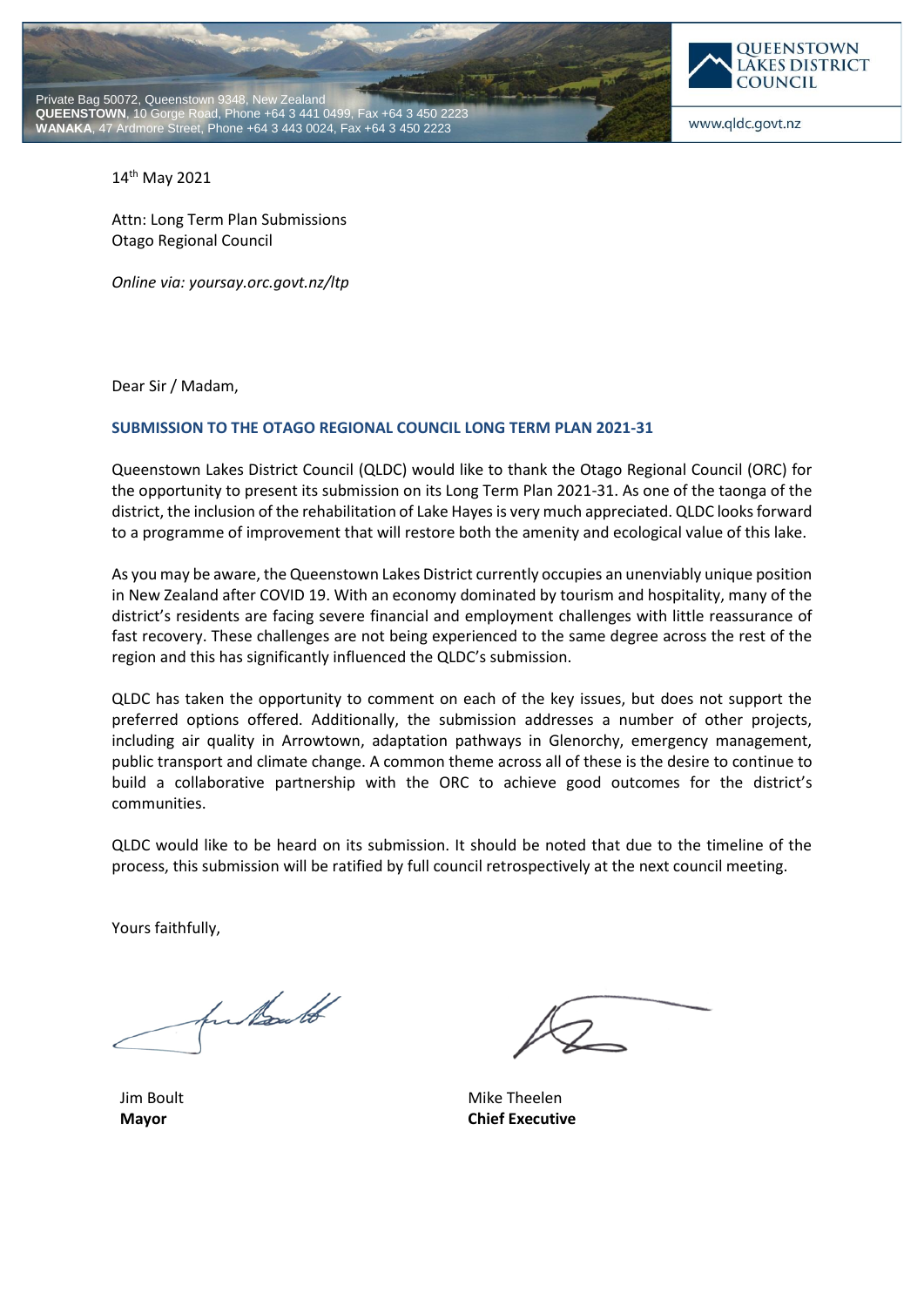## **1.0 Introduction**

- 1.1 QLDC welcomes the opportunity to comment as part of this process and thanks the Otago Regional Council (ORC) for the inclusion of the rehabilitation of Lake Hayes in its Long Term Plan.
- 1.2 QLDC strongly supports the ORC's focus on climate change and extends an offer of support and collaboration in building a shared understanding of its implications for our communities. It is essential that our residents experience a unified sense of urgency, clarity around initiatives and easily accessible data.
- 1.3 The community vision for the Queenstown Lakes District places a significant focus on the reduction of emissions and the protection of the environment<sup>1</sup>. It is has never been more important for local and regional authorities to operate in partnership, as good environmental health is essential to the wellbeing of our communities.
- 1.4 This submission is structured in two component parts:
	- Part A Responses to Key Issues
	- Part B Responses to Other Projects
- 1.5 QLDC would like to be heard in relation to its submission

-

<sup>&</sup>lt;sup>1</sup> Vision Beyond 2050 [https://www.qldc.govt.nz/your-council/our-vision-](https://www.qldc.govt.nz/your-council/our-vision-mission%23:~:text=Vision%20Beyond%202050&text=This%20progressed%20to%20a%20group,and%20representation%20from%20Central%20Government.)

[mission#:~:text=Vision%20Beyond%202050&text=This%20progressed%20to%20a%20group,and%20representation%20from](https://www.qldc.govt.nz/your-council/our-vision-mission%23:~:text=Vision%20Beyond%202050&text=This%20progressed%20to%20a%20group,and%20representation%20from%20Central%20Government.) [%20Central%20Government.](https://www.qldc.govt.nz/your-council/our-vision-mission%23:~:text=Vision%20Beyond%202050&text=This%20progressed%20to%20a%20group,and%20representation%20from%20Central%20Government.)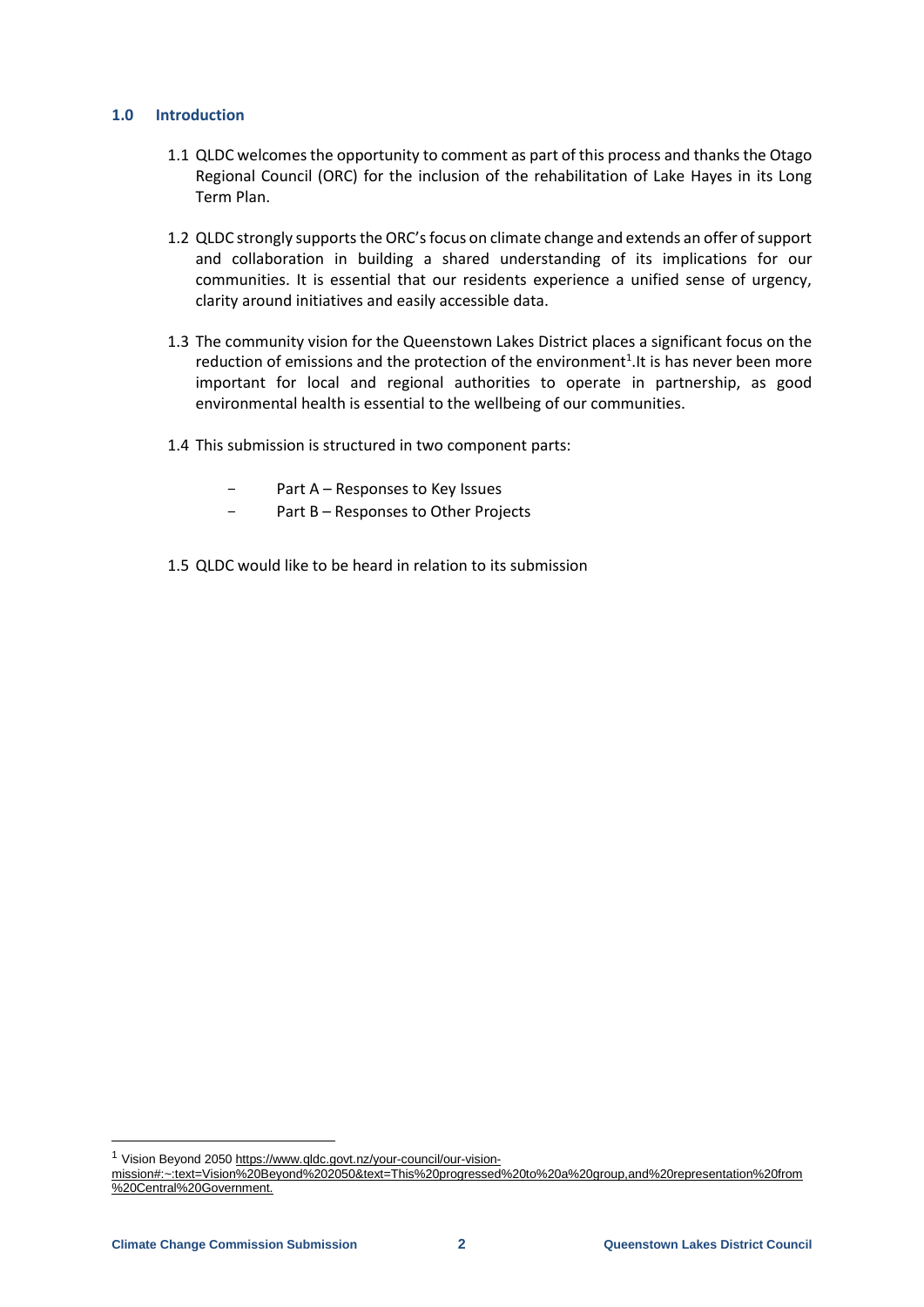## **Part A – Responses to Key Projects**

## **2.0 Helping Manage Pests – Support Option One, Option A (not ORC's preferred options)**

- 2.1 QLDC supports Option One immediate and significant increase in capacity and capability to manage pests.
- 2.2 QLDC is unable to support Option Two (ORC's preferred option), for the following reasons:
	- It would delay reduce support to community-led responses, which are critical to maintaining and improving pest management solutions in our geographically and topographically dispersed, sparsely populated district.
	- It would delay the creation of a Regional Freshwater Lake Management Plan, which is of significant importance to the QLD.
	- It would delay progress in relation to Wilding Conifer control, postponing the creation of a Regional Wilding Conifer Management Strategy and the appointment of dedicated biosecurity advisors.
- 2.3 QLDC encourages ORC to support the significant network of community pest-control groups operating in and around the Queenstown Lakes District. In a district that is geographically dispersed, topographically constrained and sparsely populated, these groups and their networks provide an important service to the community.
- 2.4 Furthermore, QLDC notes that the rabbit population in the district appears to be increasing and ORC should take steps toward active intervention and control.
- 2.5 QLDC supports Option A as a mechanism for funding pest management via the general rate as per the current model. Not only does this generate maximum income for an important component of ORC's work, but reflects a system-based approach. The concept of 'benefit' in regards to ecosystem management is largely redundant as all components are inter-related.
- 2.6 QLDC urges the ORC to reconsider its funding policy to consider application of a broad based approach to funding matters relating to biodiversity and ecosystem management.
- 2.7 Furthermore, with respect to pest control, QLDC recommends that the ORC utilises its general reserve to make significant and ambitious improvements in this space. The current approach is at risk of maintaining pest populations, rather than making demonstrable progress. Funding and leveraging the expertise of community groups effectively offers the potential for widespread change.

### **3.0 Balancing the Budget – Support Option Two (not ORC's preferred option)**

- 3.1 QLDC supports Option Two use of a 'general reserve' to smooth rates increases over the next 10 years to sustainably fund operational expenditure. This would require the ORC to borrow money and subsequently repay it, deferring the impact of the increased expenses.
- 3.2 QLDC is unable to support Option One (the preferred option) due to the cost increase this would represent to households in the district.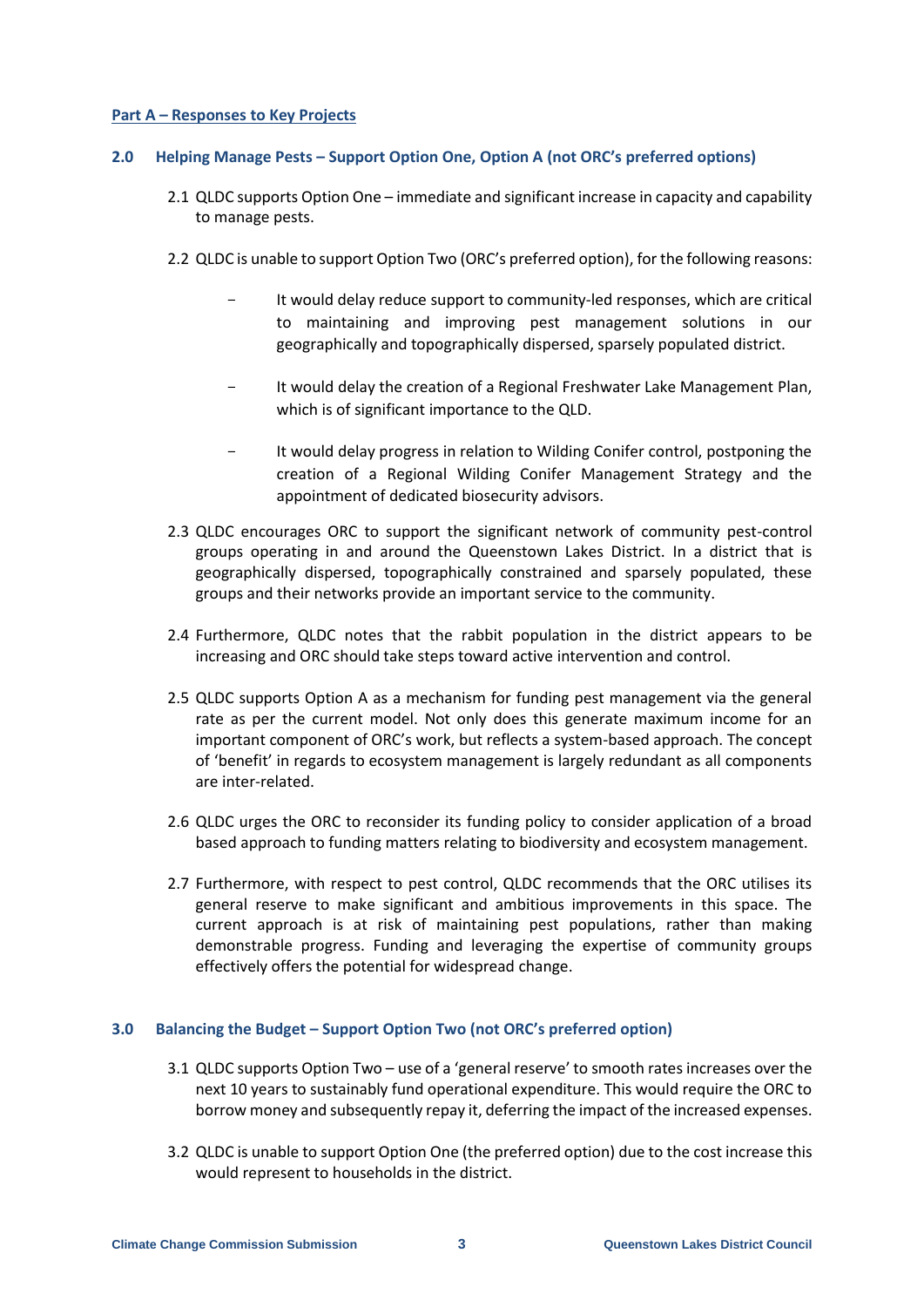- 3.3 Under Option Two the median CV household would pay \$113 per annum, as opposed to \$184 per annum under Option One.
- 3.4 Whilst the dollar values are not high over the course of a year, the Queenstown Lakes District has experienced significant hardship as a result of COVID 19 and affordability is a serious concern.
- 3.5 The dominance of the tourism and hospitality industry has left many households without work or operating on reduced hours and pay. The economic and psycho-social wellbeing of the community has been placed under considerable pressure and many (largely small) businesses have hibernated, lost staff or closed.
- 3.6 In addition to this pressure, Aurora's price rises are now underway, representing an increase of 10% per annum over the next five to eight years.
- 3.7 In light of this, QLDC requests that the ORC utilises its 'general reserve' and reduces the financial impact its proposals will have on the residents of the district. The QLDC has also made best efforts to ensure its plan remains affordable for its communities with its draft Ten Year Plan proposing an average rates rise of 4.3% over the ten years.

# **4.0 Funding the Rehabilitation of Lake Hayes – Support Option Two (not ORC's preferred option)**

- 4.1 QLDC supports Option 2 use the existing river and water management targeted rate to fund this work, socialising the cost across the Queenstown Lakes District.
- 4.2 QLDC thanks the ORC for including the rehabilitation of this body of water in its Long Term Plan and looks forward to engaging with the ORC in relation to the methodologies and timelines proposed for flushing, de-stratification and capping.
- 4.3 It is noted that Lake Hayes is an important component of the lakes and waterways that characterise the district's unique landscapes. It's therefore important that the rehabilitation is undertaken at a scale that is commensurate with its importance to the district.
- 4.4 QLDC is unable to support Option One (ORC's preferred option) for the following reasons:
	- The application of an economic benefit assessment to a body of water that exists as part of a complex ecosystem is contrary to systems thinking, which is at the heart of best practice biodiversity management and sustainable development<sup>2</sup>.
	- QLDC would appreciate a greater understanding of mana whenua's position in relation to these proposals. A targeted rate that places 40% of cost on only 290 rateable units, could be considered to be conferring an overt sense of ownership and responsibility on a very small number of people.
	- Assumptions relating to affordability should not be made in a highly disrupted period post COVID 19. As outlined in the preceding section, the Queenstown

-

<sup>&</sup>lt;sup>2</sup> [Ecological Impact Assessment \(EcIA\)-EIANZ guidelines for use in New Zealand: terrestrial and freshwater ecosystems](https://www.eianz.org/document/item/4447)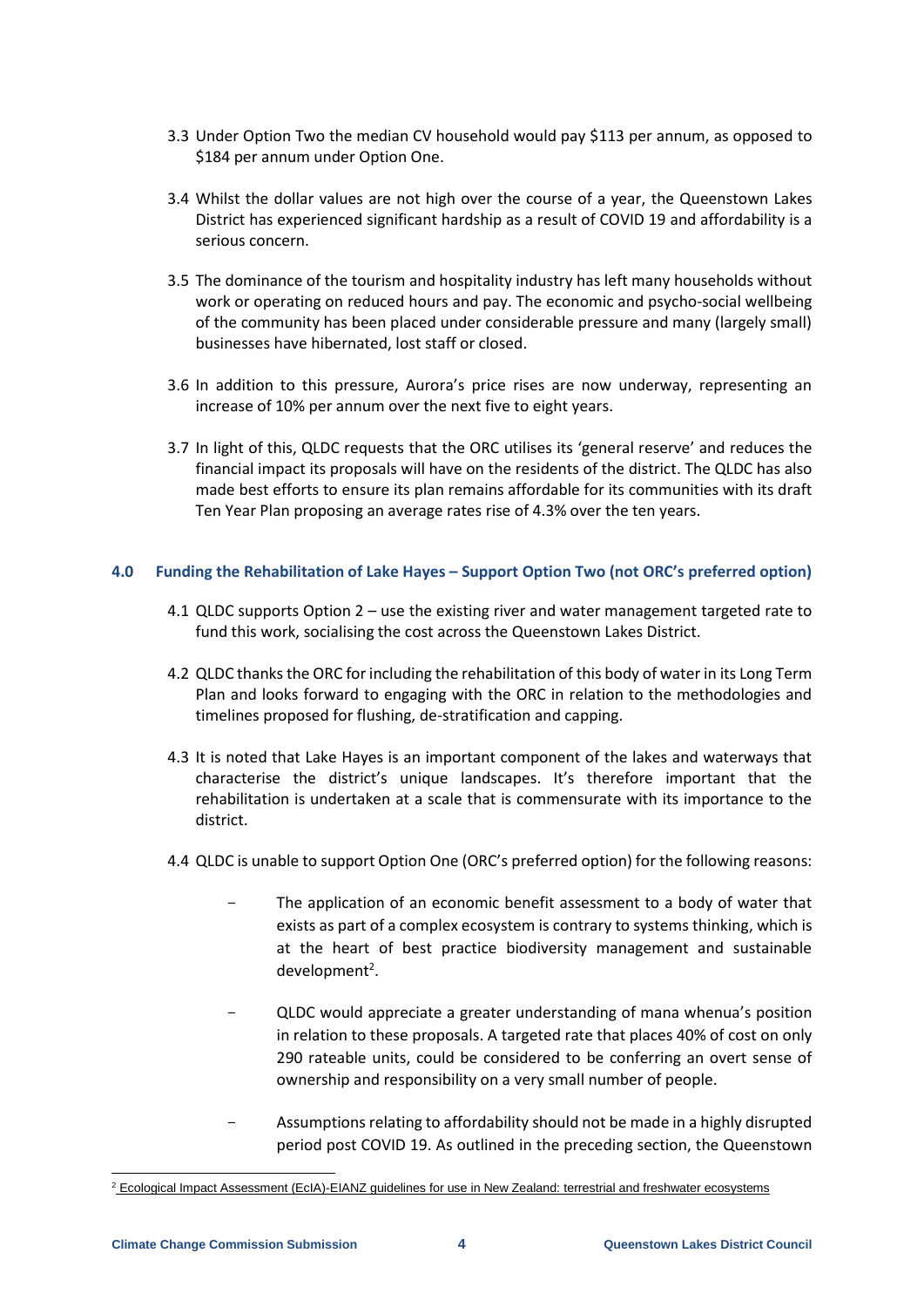Lakes District has been severely impacted by the pandemic and an in this context, an increase of \$334.86 per annum is not inconsiderable.

- QLDC also notes that this project could set a funding precedent that would be problematic in other locations. Would the same model be applied to Lake Tuakitoto for example, where the nearest township (and according to this model, beneficiaries) are in Kaitangata?
- The economic benefits assessment highlights that the damage to Lake Hayes is an historical issue, starting with deforestation in the 1740s and exacerbated by agriculture throughout the 1800s and remedial works in the 1900s<sup>3</sup>. The problems that now require rehabilitation were well-established by the 1960s. QLDC recommends that the costs of legacy issues such as this are shared across the district. It should be noted that in the energy industry, a similar principle has been adopted in relation to transmission pricing, with all localised costs prior to 1992 being shared across the grid<sup>4</sup>. Option One seeks to place the cost of rehabilitation of the lake on the current residents i.e. the very people who have been actively seeking to improve the lake in recent years.
- 4.5 QLDC supports Option Two, which proposed to share costs across the district, via the existing targeted rate. At an average of \$9.03 increase per rate unit, this appears to be a non-distortionary and equitable share of the cost for the enjoyment of a public good.
- 4.6 QLDC also encourages the ORC to fully understand philanthropic potential in relation to offsetting some of the costs of rehabilitating Lake Hayes and would welcome the opportunity to assist in connecting the ORC with relevant groups.

-

<sup>3</sup> Schallenberg & Schallenberg 2017, Castelia report 2018.

<sup>&</sup>lt;sup>4</sup> The sharing of costs arising from legacy decisions is one of the most durable components of the electricity industry's Transmission Pricing Methodology. Despite a decade of litigation, the idea that costs incurred for decisions made prior to the modern regulatory era has remained relatively non-controversial. Se[e https://www.ea.govt.nz/assets/dms-assets/26/26851TPM-](https://www.ea.govt.nz/assets/dms-assets/26/26851TPM-Decision-paper-10-June-2020.pdf)[Decision-paper-10-June-2020.pdf](https://www.ea.govt.nz/assets/dms-assets/26/26851TPM-Decision-paper-10-June-2020.pdf)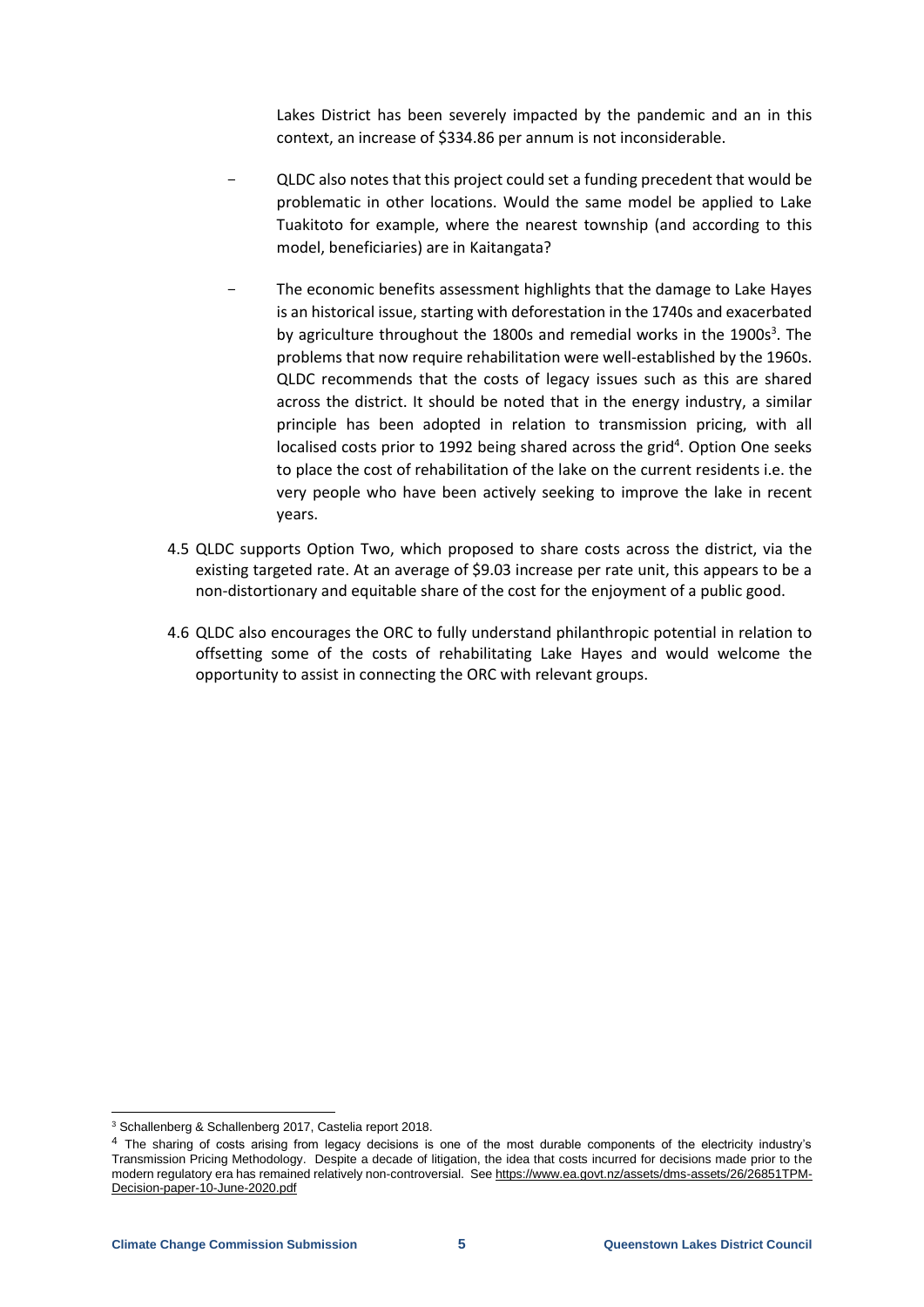## **Part B – Responses to Other Projects**

### **5.0 Environment**

- 5.1 QLDC welcomes the introduction of integrated catchment action plans and is keen to understand how this will relate to three waters in an era of reform.
- 5.2 QLDC has concerns over the "pausing" of air quality programmes for two years. Air quality remains a health concern and an important consideration in parts of our district, particularly Arrowtown (Air Zone One). Submissions to the QLDC Ten Year Plan demonstrated significant appetite in Arrowtown to continue progressing air quality programmes at pace.
- 5.3 There will be important opportunities within the next two years for the the continued advancement of the Air Quality Strategy, in which the ORC's leadership will be essential.
- 5.4 Reducing the use of wood & coal fire heating within the district is an important part of the QLDC Climate Action Plan and a shift in public awareness and central government mandates will likely create momentum around the electrification of space heating. QLDC looks forward to partnering with the ORC and Public Health South to deliver good health outcomes for our communities.
- 5.5 However, this issue is also increasingly complex in terms of energy resilience. In a highly seismic area with a very cool climate, neighbourhoods that solely rely on electric heating may lack resilience in the event of power disruption during winter.
- 5.6 Complete reliance on electricity in the context of an unreliable network and cold alpine climate presents a challenge to the welfare of the district's residents. Whilst QLDC is pursuing the challenges of the electricity network via other channels, QLDC encourages ORC to help lead the investigation into low emission fuel burning technologies. These will help to provide alternatives to electrification in the short term.

### **6.0 Safety and Resilience**

- 6.1 QLDC understands that the ORC has initiated activity with the Glenorchy community to identify an appropriate flood adaptation pathway.
- 6.2 Whilst QLDC notes that the adaptation pathway model presents an effective conceptual approach, a more integrated and collaborative partnership with QLDC is requested in future.
- 6.3 QLDC recommends the ORC carefully considers the potential implications of Resource Management Act Reform and the forthcoming National Adaptation Plan in relation to the community's appetite for risk, as the detail of the proposed legislation becomes clearer. To be clear, we do not recommend slowing the progress of this work, but rather to be mindful of the impact that proposed legislation might have on the community's preferred pathway.
- 6.4 QLDC also requests that ORC continues to support other natural hazard projects in the district, such as the Gorge Road Alluvial Fan project and new risk reduction projects associated with wildfire risk (e.g Mt Iron).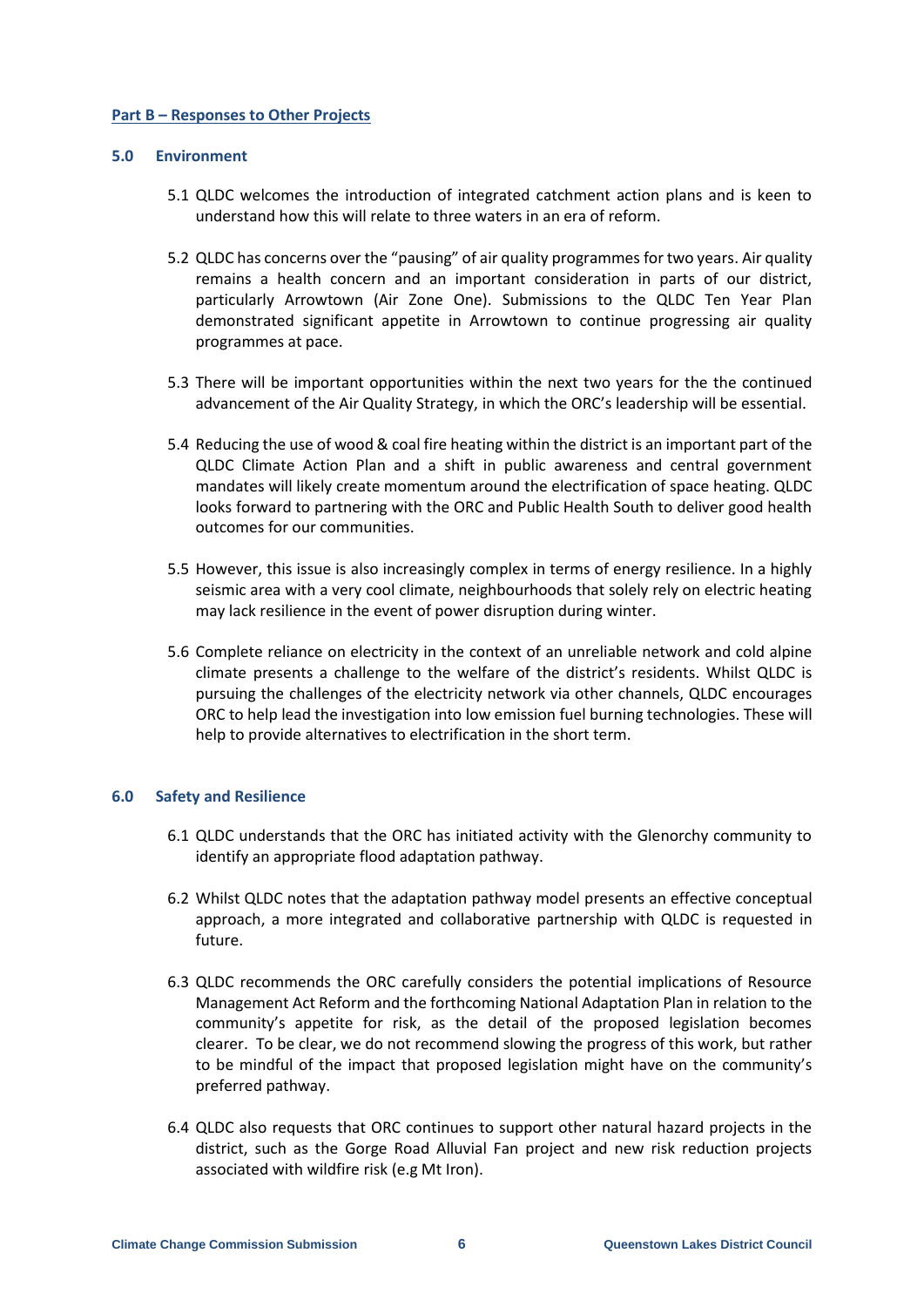6.5 The QLDC thanks the ORC for its recent focus on improving emergency management in the district. QLDC encourages the ORC to continue to grow and support the Emergency Management Group, with particular regard to the level of investment in FTE and resources. Community resilience remains an imperative in the district, given the revised scientific forecasts for an AF8 earthquake. This, combined with the very real risk that Climate Change brings to the potential for natural disasters, necessitates the ORC to continue its investment into the district's emergency preparedness.

# **7.0 Transport**

- 7.1 The provision of effective public transport in the district is of significant importance to the Queenstown Lakes District, with significant investment planned for the public transport interchange on Stanley Street in Queenstown.
- 7.2 Transport is the highest source of greenhouse gas emissions in the district, with 37% of all emissions attributable to road transport<sup>5</sup>. The ORC needs to recognise its role in the development of a strategic programme to counter this and help target net zero carbon emissions by 2050 as per the Climate Change Response (Zero Carbon) Amendment Act.
- 7.3 Having strongly advocated for the \$2 bus fare, mode shift remains one of the greatest challenges facing the district. The provision of active and public transport options will be key to success and as such, they should automatically be afforded high priority status by the ORC in its Regional Land Transport Plan (RLTP).
- 7.4 The ORC and Waka Kotahi need to move away from the paradigm of a demand-led public transport provision, into an approach that creates effective public transport solutions that work well for the region. This will include routes that reflect travel pattern demands, provide faster travel than by private vehicle, significantly reduce emissions and provide affordable intercity and regional connections.
- 7.5 During the QLDC Ten Year Plan process, the district's communities demonstrated a strong demand for enhanced public transport across the Wakatipu basin and for the provision of public transport in the Upper Clutha. QLDC urges the ORC to actively test the demand for a public transport provision in the Upper Clutha and the associated costs.
- 7.6 QLDC would like to echo the submission made to the recent RLTP process, encouraging a greater transport focus on both adaptation and mitigation in recognition of the strategic role it plays in behaviour change.
- 7.7 However, the provision of more fossil-fuel powered public transport will not provide a low-emissions long term solution. QLDC encourages ORC to work with Waka Kotahi to take a more ambitious approach in building an innovative, low-emissions solution for the region. Hydrogen and electric models could offer a bold, repsonsible solution.

# **8.0 Regional Leadership**

-

8.1 QLDC welcomes every opportunity to partner with the ORC in relation to climate change and to build on the work that is already underway. Efforts to collaborate in the

<sup>5</sup> <https://www.qldc.govt.nz/media/qyyn4f4d/qldc-2019-ghg-inventory-report.pdf> p4